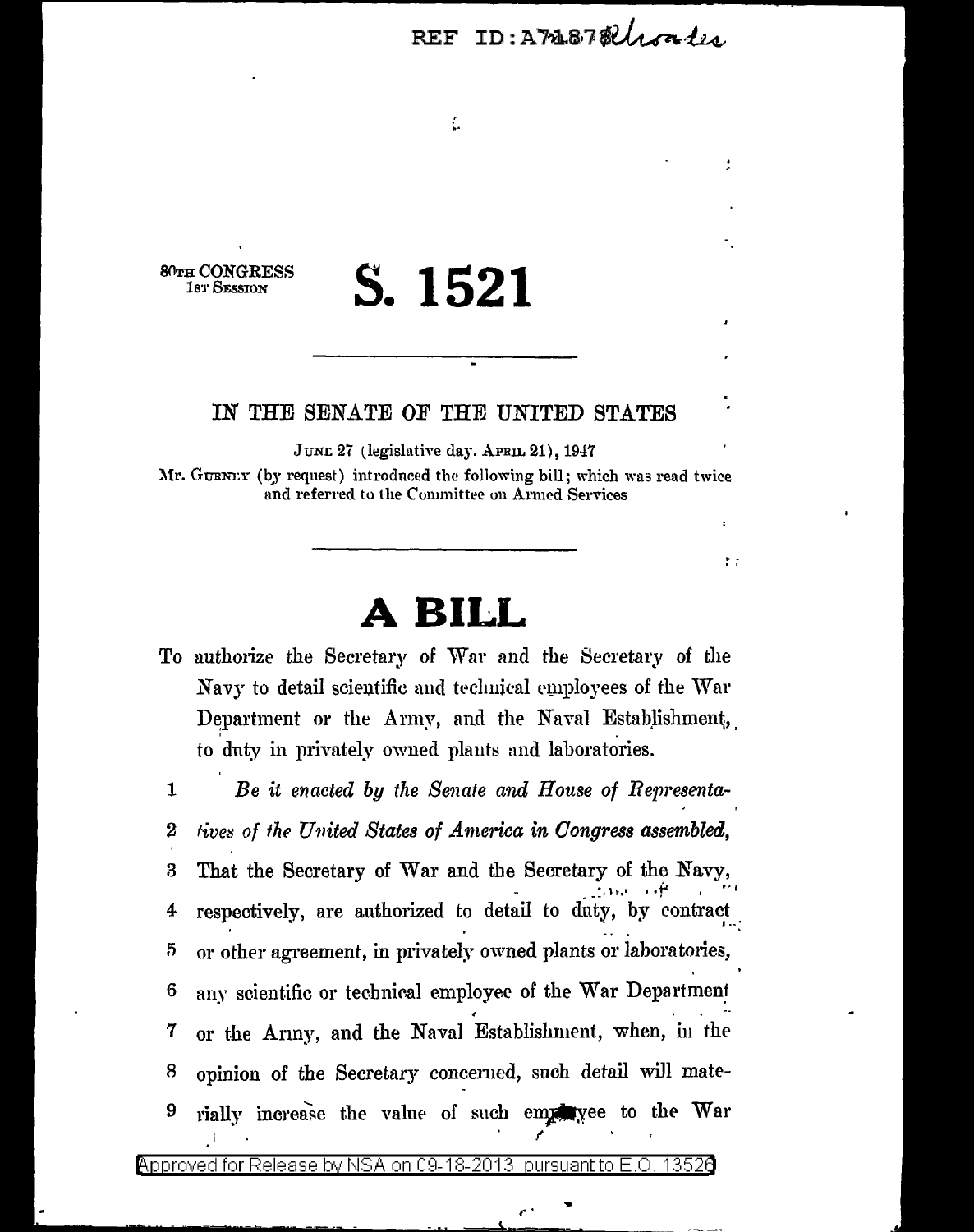#### ID:A71878 REF

 $\overline{\mathbf{2}}$ 

1 Department or the Army, or the Naval Establishment:  $\bf{2}$ *Provided*, That no such employee shall be detailed in any plant or laboratory for a continued period of duty in excess 3 of six months: Provided further, That no provision of this 4  $\mathbf 5$ Act shall be construed in such manner as to authorize the 6 expenditure of Federal funds by the Secretary of War or 7 the Secretary of the Navy to pay any privately owned 8 plant or laboratory for the privilege of detailing to duty 9 therein, any employee of the War Department or Army, 10 or the Naval Establishment.

11 SEC. 2. Any employee selected for detail to duty in 12 accordance with the provisions of this  $\Lambda$ ct shall, before being 13 so detailed, make a definite statement in writing that he will,  $1\pm$ unless involuntarily separated, remain in the employ of the 15 War Department or the Army, or the Naval Establishment, 16 for a period of not less than eighteen months after comple-17 tion of such detail or reimburse the War Department, the 18 Army, or the Naval Establishment for any expenses incurred 19 in effectuating said detail. 20 SEC. 3. Any detail to duty provided for by this Act 21 shall be effected only after the plant or laboratory concerned 22 in the arrangements for such detail signifies in writing to 23 the Secretary of War or to the Secretary of the Navy its  $2<sub>+</sub>$ concurrence with said arrangements.

SEC. 4. The Secretary of War and the Secretary of

۰,

 $25$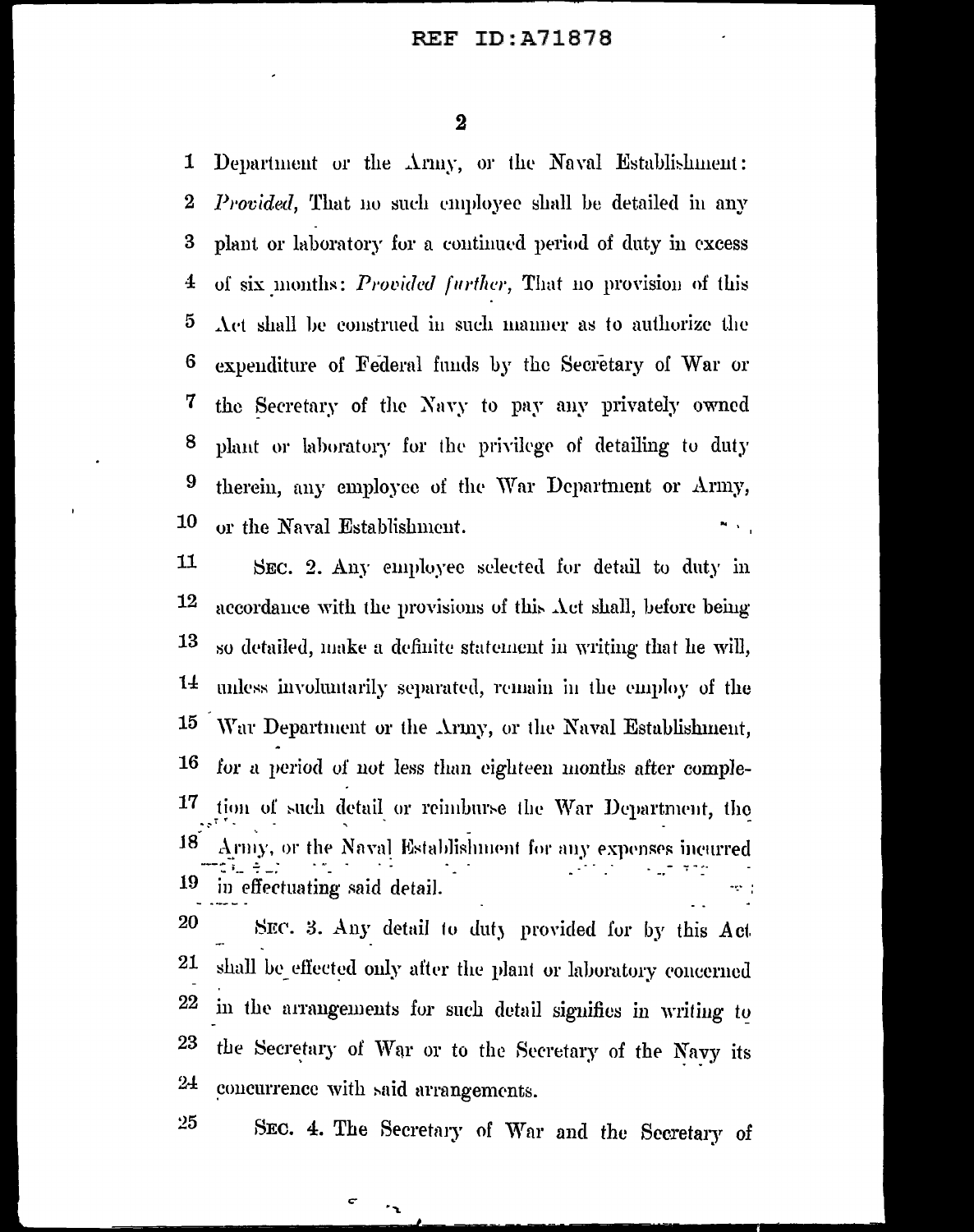the Navy, respectively, are authorized to establish and ad- $\mathbf{1}$  $\boldsymbol{2}$ minister such rules, regulations, and procedures as they may deem necessary to effectuate the provisions of this Act, or  $\bf{3}$ they may, should it be deemed necessary or advisable, dele- $\bf{4}$  $\overline{5}$ gate the authority to administer said rules, regulations, and  $\bf{6}$ procedures, in whole or in part, to such official or officials 7 of the War Department or the Army, or the Naval 8 Establishment, as they shall designate.